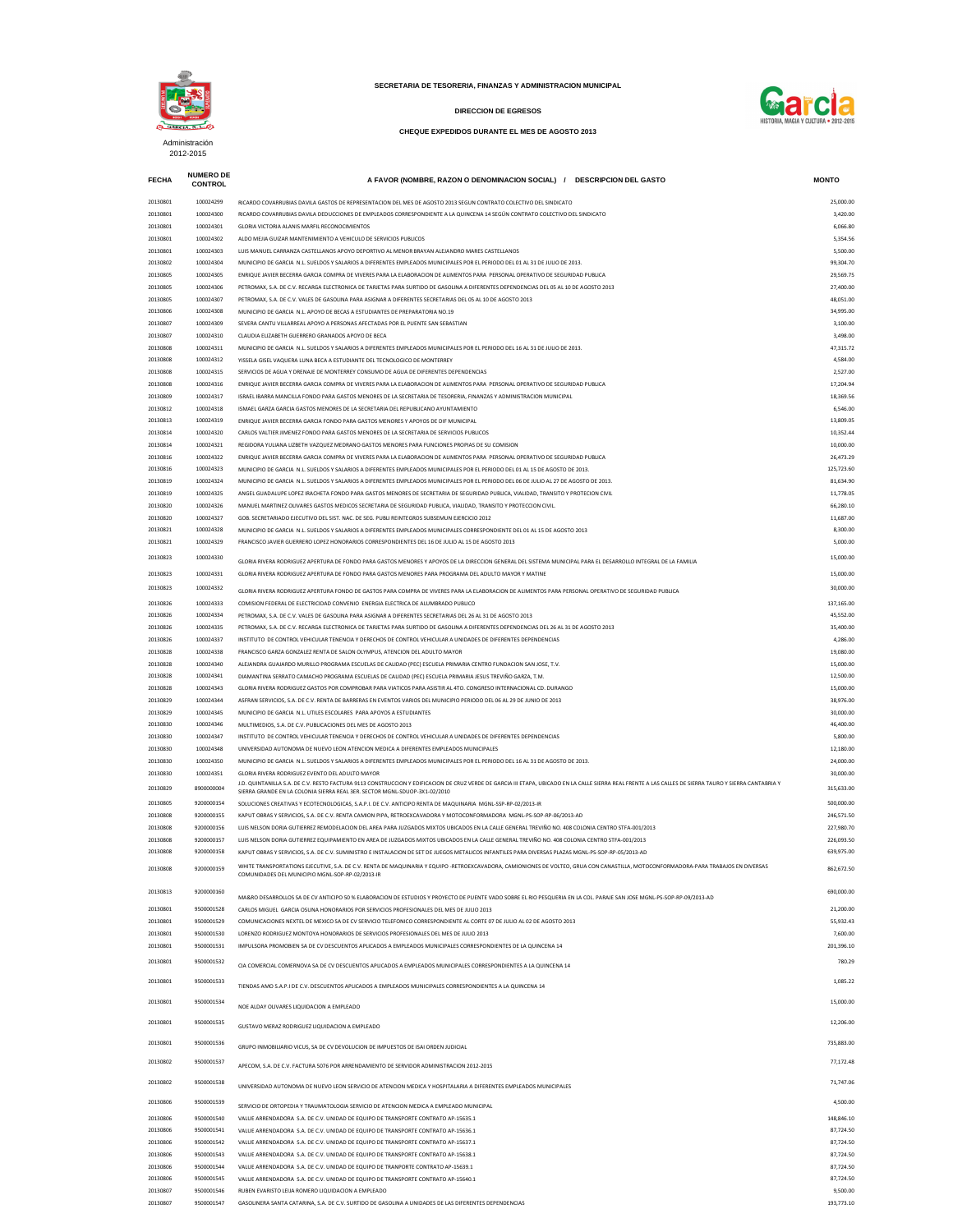| 20130808 | 9500001548 | SINDICATO NACIONAL DE TRABAJADORES DE LA EDUCACION ARRENDAMIENTO DE INMUEBLE EL VERGEL CORRESPONDIENTE AL MES DE JULIO 2013                                                                   | 15,000.00    |
|----------|------------|-----------------------------------------------------------------------------------------------------------------------------------------------------------------------------------------------|--------------|
| 20130808 | 9500001549 | GABRIELA GONZALEZ ESPAÑA RENTA DE LOCAL PARA ATENCION CIUDADANA PERIODO DEL 22 DE JUNIO AL 21 DE JULIO 2913                                                                                   | 1,200.00     |
| 20130808 | 9500001550 | JUAN OSVALDO HERNANDEZ MAR RENTA DE LOCAL PARA ATENCION CIUDADANA PERIODO DEL 07 DE JULIO AL 06 DE AGOSTO 2013                                                                                | 2,500.00     |
| 20130808 | 9500001551 | MANUEL RODRIGUEZ RIVERA RENTA DE LOCAL PARA ATENCION CIUDADANA PERIODO DEL 15 DE JUNIO AL 14 DE JULIO 2013                                                                                    | 1,200.00     |
| 20130808 | 9500001552 | ERNESTO PEREZ GARCIA RENTA DE LOCAL PARA ATENCION CIUDADANA PERIODO DEL 15 DE JUNIO AL 14 DE JULIO 2013                                                                                       | 1,100.00     |
| 20130808 | 9500001553 | MARIA GUADALUPE GALLEGOS GARCIA RENTA DE LOCAL PARA ATENCION CIUDADANA PERIODO DEL 22 DE JUNIO AL 21 DE JULIO 2013                                                                            | 1,200.00     |
| 20130808 | 9500001554 | EMETERIO MORENO SANCHEZ RENTA DE LOCAL PARA ATENCION CIUDADANA PERIODO DEL 25 DE JUNIO AL 24 DE JULIO 2013                                                                                    | 1,200.00     |
| 20130808 | 9500001555 | ELVIRA BELEN RODRIGUEZ MONTOYA RENTA DE LOCAL PARA ATENCION CIUDADANA PERIODO DEL 27 DE JULIO AL 26 DE AGOSTO 2013                                                                            | 1,500.00     |
| 20130808 | 9500001556 | MARISELA ELIGIO MENDOZA RENTA DE LOCAL PARA ATENCION CIUDADANA PERIODO DEL 27 DE JULIO AL 26 DE AGOSTO 2013                                                                                   | 1,200.00     |
| 20130808 | 9500001557 | ANA MARIA SERRANO RODRIGUEZ RENTA DE LOCAL PARA ATENCION CIUDADANA PERIODO DEL 11 DE JULIO AL 11 DE AGOSTO 2013                                                                               | 1,500.00     |
| 20130808 | 9500001558 | ARTURO RUIZ DIAZ RENTA DE LOCAL PARA ATENCION CIUDADANA PERIODO DEL 11 DE JULIO AL 10 DE AGOSTO 2013                                                                                          | 1,500.00     |
| 20130808 | 9500001559 | HERIBERTO JIMENEZ MONTEMAYOR RENTA DE LOCAL PARA ATENCION CIUDADANA PERIODO DEL 22 DE JUNIO AL 21 DE JULIO 2013                                                                               | 1,000.00     |
| 20130808 | 9500001560 | MARIA DE LA LUZ VILLANUEVA VILLALOBOS RENTA DE LOCAL PARA ATENCION CIUDADANA PERIODO DEL 24 DE JULIO AL 23 DE AGOSTO 2013                                                                     | 1,500.00     |
| 20130808 | 9500001562 | IMELDA DAVILA CAMPOS RENTA DE LOCAL CORRESPONDIENTE AL MES DE AGOSTO 2013 (SINDICATO)                                                                                                         | 6,360.00     |
| 20130808 | 9500001563 | JUAN UBALDO SAUCEDO CAMARILLO RENTA DE LOCAL CORRESPONDIENTE AL MES DE AGOSTO 2013 (ADQUISICIONES)                                                                                            | 7,950.00     |
| 20130808 |            | JOSE LUIS TREVIÑO GONZALEZ RENTA DE LOCAL CORRESPONDIENTE AL MES DE JULIO 2013 (DESARROLLO URBANO)                                                                                            | 26,500.00    |
|          | 9500001564 |                                                                                                                                                                                               |              |
| 20130808 | 9500001565 | HILDA LETICIA GONZALEZ AYALA RENTA DE LOCAL CORRESPONDIENTE AL MES JULIO 2013 (ICET)                                                                                                          | 8,904.00     |
| 20130808 | 9500001566 | OSCAR GONZALEZ GALINDO DESPENSAS PARA PERSONAL OPERATIVO DE SEGURIDAD PUBLICA                                                                                                                 | 197,200.00   |
| 20130809 | 9500001567 | VERONICA TREVIÑO HERNANDEZ EVENTO FESTEJO DEL DIA DEL PADRE EN PARQUE ACUATICO                                                                                                                | 34,500.00    |
| 20130809 | 9500001568 | INSTITUTO DE LA VIVIENDA DE NUEVO LEON DEDUCCIONES A EMPLEADOS CORRESPONDIENTE A LA QUINCENA NO.14                                                                                            | 1,200.00     |
| 20130809 | 9500001569 | HAZELLIZA SANCHEZ LOPEZ LIQUIDACION A EMPLEADO                                                                                                                                                | 18,391.00    |
| 20130809 | 9500001570 | COMERCIALIZADORA PEPSICO MEXICO S DE RL DE CV EVENTO FESTEJO DEL DIA DEL NIÑO Y DE LA NIÑA                                                                                                    | 55,499.60    |
| 20130809 | 9500001571 | COMERCIALIZADORA MARGARITA MENDEZ, S.A. DE C.V. PAPELERIA PARA DIFERENTES DEPENDENCIAS                                                                                                        | 50,935.06    |
| 20130809 | 9500001572 | COPIADORAS Y TECNOLOGIA LASER SA DE CV RENTA DE COPIADORAS PARA DIFERENTES DEPENDENCIAS                                                                                                       | 50,549.85    |
| 20130809 | 9500001573 | CREACIONES NEIMS, S.A. DE C.V. PLAYERAS PARA GUIAS DE TURISTAS Y PARA EVENTO DE SEGURIDAD PUBLICA                                                                                             | 49,427.60    |
| 20130809 | 9500001574 | DELECTRIC, S.A. DE C.V. MATERIAL ELECTRICO PARA MANTENIMIENTO DE ALUMBRADO PUBLICO                                                                                                            | 61,282.80    |
| 20130809 | 9500001575 | ELIAS OLIVO ARROYO EVENTO DEL DIA INTERNACIONAL DE LA MUJER                                                                                                                                   | 51,426.64    |
| 20130809 | 9500001576 | ENRIQUE ALFONSO ORTEGA ROJAS SABALITOS DE AGUA PARA UTILIZAR EN DIFERENTES EVENTOS CIVICOS Y DEPORTIVOS DEL MUNICIPIO                                                                         | 21,200.00    |
| 20130809 | 9500001577 | EQUIPOS Y PERIFERICOS COMPUTACIONALES, S.A. DE C.V. PAPELERIA DE OFICINA PARA DIFERENTES DEPENDENCIAS                                                                                         | 13,862.00    |
| 20130809 | 9500001578 | INFRAESTRUCTURA Y CONSTRUCCIONES GARCIA, S.A. DE C.V. RENTA DE CAMION Y RETROEXCAVADORA PARA TRABAJOS EN RIO NACATAZ                                                                          | 180,428.40   |
|          |            |                                                                                                                                                                                               |              |
| 20130812 | 9500001579 | JAVIER SANTOS SANTOS EQUIPO HIDRONEUMATICO QUE INCLUYE BOMBA CENTRIFUGA PARA EL TEATRO                                                                                                        | 50,596.88    |
| 20130812 | 9500001580 | JOSE LUIS ESTRADA PEREZ SERVICIO DE ARREGLOS FLORALES Y CORONAS PARA FUNERALES                                                                                                                | 19,450.00    |
| 20130812 | 9500001581 | KARLA ARELY VALERO MORAN RENTA DE PLANTA DE LUZ, EN DIFERENTES EVENTOS DEL MUNICIPIO Y SERVICIO DE CAFÉ EN ALCALDE CONTIGO                                                                    | 25,733.44    |
| 20130812 | 9500001582 | LANDKOM SA DE CV MATERIAL PARA MANTENIMIENTO DE ALUMBRADO PUBLICO                                                                                                                             | 100,000.00   |
| 20130812 | 9500001583 | LUISANA MUÑIZ GONGORA MATERIAL PARA REPARACION DE RED DE AGUA POTABLE EN EJIDOS: ESTACION SOLEDAD, CRISTALOZA, LA VENTURA, LOS FIERROS DEL MUNICIPIO                                          | 120,000.00   |
| 20130812 | 9500001584 | MARGARITA MOLINA UVALLE ELABORACION DE ARTICULOS Y PAPELERIA OFICIAL PARA DIFERENTES DEPENDENCIAS                                                                                             | 49,804.60    |
| 20130812 | 9500001585 | MARGAT SISTEMAS, S.A. DE C.V. SERVICIO DE MANTENIMIENTO A EDIFICIO DE AYUNTAMIENTO                                                                                                            | 57,420.00    |
| 20130812 | 9500001586 | MIGUEL CASTRO NAVA SERVICIO DE MANTENIMIENTO A UNIDADES DE LAS DIFERENTES DEPENDENCIAS                                                                                                        | 14,198.40    |
| 20130812 | 9500001587 | MULTISERVICIOS INDUSTRIALES MONTERREY WME S.A. DE C.V. MATERIAL DE LIMPIEZA PARA DIFERENTES DEPENDENCIAS Y PINTURA PARA FACHADAS DE CASAS                                                     | 113,430.60   |
| 20130812 | 9500001588 | OMAR COSSIO SEPULVEDA RENTA DE SILLAS, MESAS, TOLDOS Y EQUIPO DE SONIDO EN DIFERENTES EVENTOS DEL MUNICIPIO                                                                                   | 53,141.92    |
| 20130812 | 9500001589 | OSCAR GONZALEZ GALINDO PRODUCTOS ALIMENTICIOS PARA LOTERIAS EN DIFERENTES COLONIAS DEL MUNICIPIO                                                                                              | 76,096.00    |
| 20130812 | 9500001590 | PEDRO TORRES BANDA RENTA DE EQUIPO DE SONIDO Y TARIMA PARA DIFERENTES EVENTOS DEL MUNICIPIO                                                                                                   | 53,360.00    |
| 20130812 | 9500001591 |                                                                                                                                                                                               | 22,253.44    |
|          |            | SEGURIDAD INDUSTRIAL REYNA, S.A. DE C.V. MATERIAL DE SEÑALIZACION, DETECTORES DE HUMO, EXTINTORES PARA LA DIRECCION DEL SISTEMA MUNICIPAL PARA EL DESARROLLO INTEGRAL DE LA FAMILIA           |              |
| 20130812 | 9500001592 | SEMEX SA CV MAQUINA PINTARRAYAS Y CONTROL PARA SEMAFORO                                                                                                                                       | 106,847.30   |
| 20130812 | 9500001593 | STEPHANY GUADALUPE BARRON JIMENEZ SERVICIO DE RENTA DE TOLDOS, SILLAS Y MESAS EN DIFERENTES EVENTOS                                                                                           | 32,909.20    |
| 20130812 | 9500001594 | VIVERO EL ESCORIAL, SA DE CV ANTICIPO DE ADQUISICION DE DESBROZADORAS                                                                                                                         | 50,000.00    |
|          |            |                                                                                                                                                                                               |              |
| 20130812 | 9500001595 | SONIA ABIGAIL ABOYTES CARDONA SERVICIO DE COBERTURA EN VIDEO DE DIFERENTES EVENTOS DEL MUNICIPIO POR EL MES DE MARZO 2013                                                                     | 121,800.00   |
| 20130812 | 9500001596 | PROVEEDORA DE TECNOLOGIA ESPECIALIZADA, S.A. DE C.V. INSTALACION DE VOZ Y DATOS EN SECRETARIA DE TESORERIA, FINANZAS Y ADMINISTRACION MUNICIPAL, SECRETARIA DE LA CONTRALORIA Y TRANSPARENCIA | 86,272.10    |
|          |            | MUNICIPAL Y EN LA SECRETARIA DEL R. AYUNTAMIENTO.                                                                                                                                             |              |
| 20130812 | 9500001597 | PEDRO LORENZO OCHOA DE LA CRUZ EQUIPO DE COMPUTO PARA OFICINAS DE ATENCION CIUDADANA                                                                                                          | 120,454.40   |
| 20130812 | 9500001598 | JUAN CARLOS ALANIS GONZALEZ MATERIAL ELECTRICO PARA MANTENIMIENTO EN OFICINAS Y ALUMBRADO PUBLICO                                                                                             | 29,716.01    |
| 20130812 | 9500001599 | PETROMAX, S.A. DE C.V. RECARGA ELECTRONICA DE TARJETAS PARA SURTIDO DE GASOLINA A DIFERENTES DEPENDENCIAS DEL 12 AL 17 DE AGOSTO 2013                                                         | 36,500.00    |
| 20130812 | 9500001600 | PETROMAX, S.A. DE C.V. VALES DE GASOLINA PARA ASIGNAR A DIFERENTES SECRETARIAS DEL 12 AL 17 DE AGOSTO 2013                                                                                    | 45,552.00    |
| 20130812 | 9500001601 | BERNARDINA ALONSO TOVAR SERVICIO DE MANTENIMIENTO DE CLIMAS DE DIFERENTES DEPENDENCIAS                                                                                                        | 55,390.00    |
| 20130812 | 9500001602 | EDITORIAL EL PORVENIR SA DE CV PUBLICACION DE INFORME DE INGRESOS, EGRESOS CUENTA PUBLICA 2012, INFORME DE INGRESOS, EGRESOS PRIMER TRIMESTRE 2013                                            | 10,690.56    |
| 20130812 | 9500001603 | RECREACION Y CULTURA SOCIAL A.C. APOYO A LA EDUCACION CORRESPONDIENTE AL MES DE JUNIO 2013                                                                                                    | 27,000.00    |
| 20130812 | 9500001604 | NADIA ZULEMA ELIZONDO ESPINOZA LIQUIDACION A EMPLEADO                                                                                                                                         | 18,499.58    |
| 20130812 | 9500001605 | JOSE JUAN BANDA TOBIAS LIQUIDACION A EMPLEADO                                                                                                                                                 | 8,399.79     |
| 20130812 | 9500001606 | APECOM, S.A. DE C.V. APOYO DE PAQUETES ESCOLARES A ESTUDIANTES DE PRIMARIA Y SECUNDARIA                                                                                                       | 474,189.90   |
| 20130813 | 9500001607 | COMISION FEDERAL DE ELECTRICIDAD CONSUMO DE ENERGIA ELECTRICA DE DIFERENTES DEPENDENCIAS MES DE JULIO 2013                                                                                    | 298,917.40   |
| 20130813 | 9500001608 | COMISION FEDERAL DE ELECTRICIDAD CONSUMO DE ENERGIA ELECTRICA DE ALUMBRADO PUBLICO MES DE JULIO 2013                                                                                          | 1,838,506.00 |
| 20130813 | 9500001609 | COMISION FEDERAL DE ELECTRICIDAD CONSUMO DE ENERGIA ELECTRICA DE ALUMBRADO PUBLICO MES DE JULIO 2013                                                                                          | 142,799.20   |
| 20130813 | 9500001610 | COMERCIALIZADORA RICCIONE, S.A. DE C.V. SERVICIO DE MANTENIMIENTO A UNIDADES DE LAS DIFERENTES DEPENDENCIAS                                                                                   | 193,664.30   |
| 20130814 | 9500001611 | SUAREZ MOBILIARIO INTERNACIONAL SA DE CV ADQUISICION DE MOBILIARIO PARA INSTALACIONES DEL PROGRAMA ESPACIOS SI                                                                                | 109,318.40   |
|          |            |                                                                                                                                                                                               |              |
| 20130814 | 9500001612 | MA. MAGDALENA CORTEZ GUERRERO DESPENSAS PARA EMPLEADOS SINDICALIZADOS CORRESPONDIENTE AL MES DE MAYO 2012 DE ACUERDO AL CONTRATO COLECTIVO DEL SINDICATO                                      | 45,130.00    |
| 20130814 | 9500001613 | RADIOMOVIL DIPSA SA DE CV SERVICIO TELEFONICO (CELULARES) CORRESPONDIENTE AL CORTE DEL 27 DE JULIO 2013                                                                                       | 61,606.37    |
| 20130814 | 9500001614 | RENTACOM TRONCAL, S.A. DE C.V. RENTA DE EQUIPOS DE RADIOCOMUNICACION CORRESPONDIENTE AL CORTE DEL 10 DE AGOSTO 2013                                                                           | 1,531.20     |
| 20130814 | 9500001615 | INTERAMERICAN REGIOCAR, S.A. DE C.V. SERVICIO DE MANTENIMIENTO A UNIDAD                                                                                                                       | 3,480.00     |
| 20130814 | 9500001616 | LIDIA LETICIA ALCOCER RAMOS UNIFORMES PARA PERSONAL OPERATIVO DE SEGURIDAD PUBLICA                                                                                                            | 2,946.40     |
| 20130814 | 9500001617 | LETICIA FRANCO ALMANZA EVENTO FESTEJO DEL DIA DEL MAESTRO                                                                                                                                     | 19,430.00    |
| 20130815 | 9500001618 |                                                                                                                                                                                               | 13,456.00    |
|          |            | COMERCIALIZADORA PARAS SA DE CV APOYO DE EQUIPO DE COMPUTO (MINI LAPTOP) A ESTUDIANTES FRANCISCO DANIEL VILLARREAL GLORIA Y JOSE DE JESUS HERNANDEZ BELTRAN                                   |              |
| 20130815 | 9500001619 | COMERCIALIZADORA PARAS SA DE CV PREMIOS DE CONCURSO DE CARTELES DE SALUD DE JURIDICCION SANITARIA No. 3 DE S.S.A.                                                                             | 19,372.00    |
| 20130816 | 9500001620 | TERESA DE JESUS PUENTE VALLADARES LIQUIDACION A EMPLEADO                                                                                                                                      | 18,000.00    |
| 20130816 | 9500001621 | CRESCENCIO ALFEREZ PATLAN PAGO FACTURA POR CONSUMO DE ALIMENTOS A PERSONAL OPERATIVO DE SEGURIDAD PUBLICA                                                                                     | 18,780.40    |
| 20130816 | 9500001622 | FLORISBINDA DE LEON LUNA PAGO FACTURA POR CONSUMO DE ALIMENTOS A PERSONAL OPERATIVO DE SEGURIDAD PUBLICA                                                                                      | 6,449.60     |
| 20130816 | 9500001623 | BALDOMERO COSSIO SEPULVEDA PAGO FACTURA POR CONSUMO DE ALIMENTOS A PERSONAL OPERATIVO DE SEGURIDAD PUBLICA                                                                                    | 6,467.00     |
| 20130816 | 9500001624 | M. LEONEL RODRIGUEZ SANCHEZ FUNCION DE LUCHADORES EVENTO EN PARQUE ACUATICO POR REGRESO A CLASES                                                                                              | 62,640.00    |
| 20130816 | 9500001625 | APECOM, S.A. DE C.V. APOYO DE PAQUETES ESCOLARES A ESTUDIANTES DE PRIMARIA Y SECUNDARIA                                                                                                       | 473,892.40   |
| 20130816 | 9500001626 | LUIS LEONARDO BLANCO GUTIERREZ PAGO FACTURA POR CONSUMO DE ALIMENTOS PARA DIFERENTES EVENTOS DEL MUNICIPIO                                                                                    | 61,062.20    |
| 20130816 | 9500001627 | COMISION FEDERAL DE ELECTRICIDAD CONSUMO DE ENERGIA ELECTRICA                                                                                                                                 | 9,657.00     |
| 20130816 | 9500001628 | SOLUCIONES INTEGRALES EN TRANSITO Y TRANSPORTE SA DE CV ANTICIPO 30% EMISION DE DIAGNOSTICO DE LA MOVILIDAD EN EL MUNICIPIO DE GARCIA                                                         | 187,050.00   |
| 20130819 | 9500001629 | IMPULSORA PROMOBIEN SA DE CV DEDUCCIONES A EMPLEADOS CORRESPONDIENTE A LA QUINCENA NO.15                                                                                                      | 214,855.70   |
| 20130819 | 9500001630 | INSTITUTO DE LA VIVIENDA DE NUEVO LEON DEDUCCIONES A EMPLEADOS CORRESPONDIENTE A LA QUINCENA NO.15                                                                                            | 1,200.00     |
| 20130819 | 9500001631 | CIA COMERCIAL COMERNOVA SA DE CV DEDUCCIONES A EMPLEADOS CORRESPONDIENTE A LA QUINCENA NO.15                                                                                                  | 780.29       |
| 20130819 | 9500001632 | RICARDO COVARRUBIAS DAVILA DEDUCCIONES A EMPLEADOS CORRESPONDIENTE A LA QUINCENA NO.15 SEGUN CONTRATO COLECTIVO DEL SINDICATO                                                                 | 3,420.00     |
| 20130819 | 9500001633 | AYALA CONSULTORES, S.C. EVENTO FESTEJO POR SEMANA SANTA Y ANIVERSARIO DEL MUNICIPIO                                                                                                           | 185,600.00   |
| 20130819 | 9500001634 | PETROMAX, S.A. DE C.V. VALES DE GASOLINA PARA ASIGNAR A DIFERENTES SECRETARIAS DEL 19 AL 24 DE AGOSTO 2013                                                                                    | 45,552.00    |
| 20130819 | 9500001635 | PETROMAX, S.A. DE C.V. RECARGA ELECTRONICA DE TARJETAS PARA SURTIDO DE GASOLINA A DIFERENTES DEPENDENCIAS DEL 19 AL 24 DE AGOSTO 2013                                                         | 42,600.00    |
|          |            |                                                                                                                                                                                               |              |
| 20130819 | 9500001636 | VIRGINIA NUÑEZ LOPEZ MATERIAL PARA DESBROZADORAS                                                                                                                                              | 7,812.53     |
| 20130819 | 9500001637 | TRANSPORTES DAVILA, S.A. DE C.V. RENTA DE CAMIONES PARA EVENTO "TODOS A RECREO"                                                                                                               | 16,240.00    |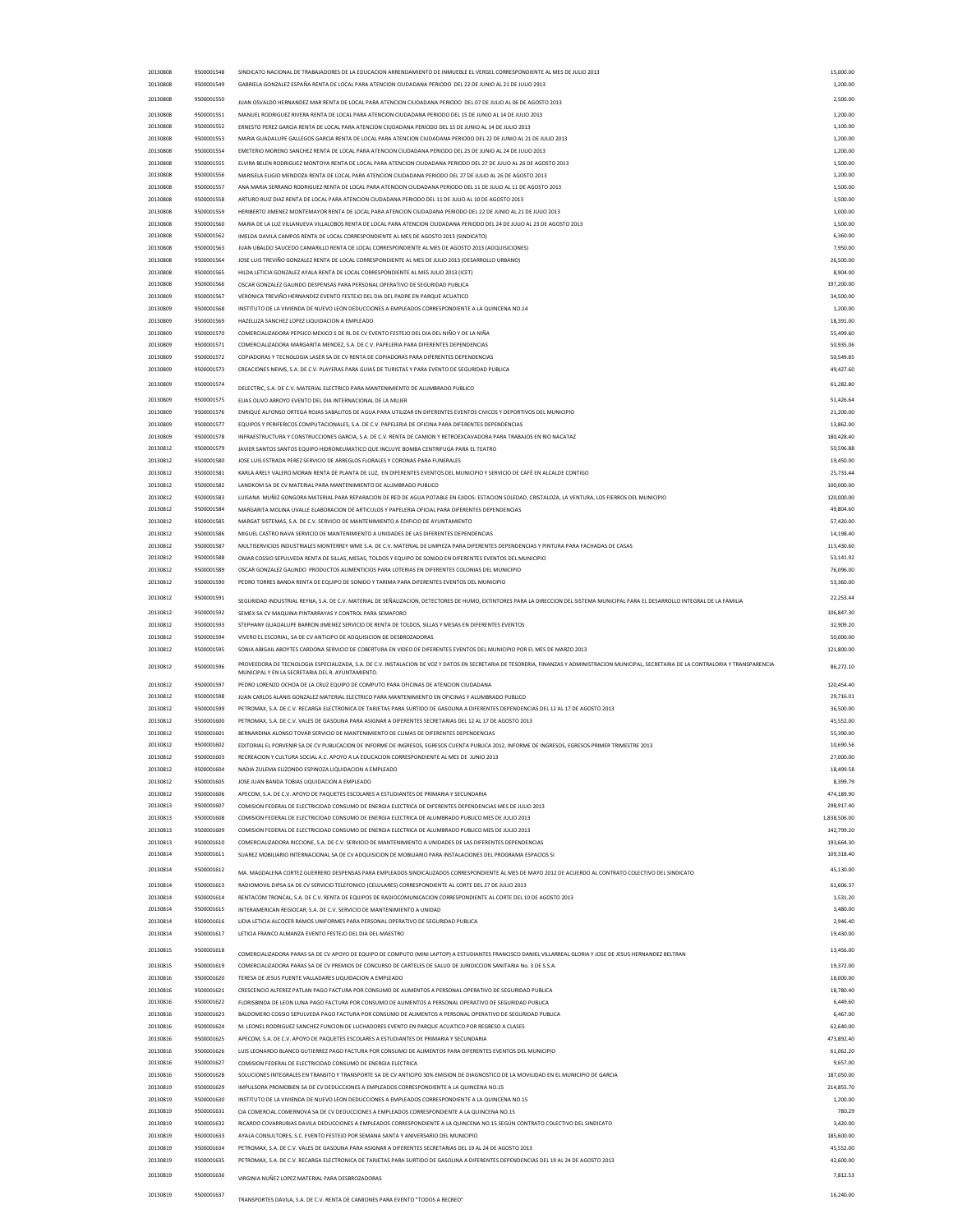| 20130820             | 9500001638                 | RADIOMOVIL DIPSA SA DE CV SERVICIO DE LINEAS TELEFONICAS (CELULARES) PARA PERSONAL DE SEGURIDAD                                                                                                                                                                                   | 83,478.98                |
|----------------------|----------------------------|-----------------------------------------------------------------------------------------------------------------------------------------------------------------------------------------------------------------------------------------------------------------------------------|--------------------------|
| 20130820             | 9500001639                 | TV DE LOS MOCHIS, S.A. DE C.V. PUBLICACIOONES CORRESPONDIENTES AL MES DE JULIO 2013                                                                                                                                                                                               | 46,400.00                |
|                      |                            |                                                                                                                                                                                                                                                                                   |                          |
| 20130820             | 9500001640                 | OMAR ALEJANDRO ZAVALA TORRES LIQUIDACION A EMPLEADO                                                                                                                                                                                                                               | 9,500.00                 |
| 20130820             | 9500001641                 | DIEGO ARMANDO HERNANDEZ ORTIZ LIQUIDACION A EMPLEADO                                                                                                                                                                                                                              | 12,000.00                |
| 20130820             | 9500001642                 | RAUL GUILLEN GAMEZ LIQUIDACION A EMPLEADO                                                                                                                                                                                                                                         | 3,500.00                 |
| 20130820             | 9500001643                 | ENRIQUE JESUS HERNANDEZ GARZA LIQUIDACION A EMPLEADO                                                                                                                                                                                                                              | 13,794.00                |
| 20130821             | 9500001644                 | APECOM, S.A. DE C.V. SERVICIO DE DISEÑO Y DESARROLLO PARA PAGINA OFICIAL DEL MUNICIPIO DE GARCIA                                                                                                                                                                                  | 109,835.80               |
| 20130821             | 9500001645                 | INSTITUTO DE LA VIVIENDA DE NUEVO LEON PAGOS RECIBIDOS DEL 16 MAYO AL 07 AGOSTO 2013 POR BENEFICIARIOS DEL PROGRAMA ESPECIAL HURACAN ALEX                                                                                                                                         | 12,500.00                |
|                      |                            |                                                                                                                                                                                                                                                                                   |                          |
| 20130821             | 9500001646                 | VEHICULOS DE REYNOSA, S.A. DE C.V. UNIDAD DE EQUIPO DE TRANSPORTE PARA DIRECCION GENERAL DEL SISTEMA MUNICIPAL PARA EL DESARROLLO INTEGRAL DE LA FAMILIA                                                                                                                          | 130,000.00               |
| 20130822             | 9500001649                 |                                                                                                                                                                                                                                                                                   | 203,700.00               |
|                      |                            | AUTOMOTRIZ EL TOREO, S.A. DE C.V. UNIDAD DE EQUIPO DE TRANSPORTE PARA SECRETARIA DE OBRAS PUBLICAS                                                                                                                                                                                |                          |
| 20130822             | 9500001650                 |                                                                                                                                                                                                                                                                                   | 45,936.00                |
|                      |                            | PEDRO LORENZO OCHOA DE LA CRUZ EQUIPOS DE COMPUTO PARA SECRETARIA DE TESORERIA, FINANZAS Y ADMINISTRACION MUNICIPAL AREA DE INGRESOS                                                                                                                                              |                          |
| 20130822             | 9500001651                 |                                                                                                                                                                                                                                                                                   | 206,691.80               |
|                      |                            | BANOBRAS, S.N.C. REC CARTERA ESTADOS Y MUNICIPIOS 45 DE 120 DE CREDITO A BANOBRAS 8547-78 POR CONCEPTO DE PRESTAMO                                                                                                                                                                |                          |
| 20130822             | 9500001652                 |                                                                                                                                                                                                                                                                                   | 4,750.00                 |
|                      |                            | UNIVERSIDAD AUTONOMA DE NUEVO LEON SERVICIO MEDICO A EMPLEADO MUNICIPAL                                                                                                                                                                                                           |                          |
|                      |                            |                                                                                                                                                                                                                                                                                   |                          |
| 20130827             | 9500001653                 |                                                                                                                                                                                                                                                                                   | 66,688.05                |
|                      |                            | PROTEKTNET SA DE CV LICENCIA POR SERVICIO DE SEGURIDAD ANTIVIRUS.                                                                                                                                                                                                                 |                          |
|                      |                            |                                                                                                                                                                                                                                                                                   |                          |
| 20130827             | 9500001654                 |                                                                                                                                                                                                                                                                                   | 121,897.40               |
|                      |                            | AXTEL S.A.B. DE CV SERVICIO TELEFONICO CORRESPONDIENTE AL CORTE DEL 27 DE JULIO 2013                                                                                                                                                                                              |                          |
| 20130827             | 9500001655                 | PROBERT COMUNICACIONES, S.A. DE C.V. SERVICIO TELEFONICO Y DE INTERNET CORRESPONDIENTE AL MES DE JULIO 2013                                                                                                                                                                       | 4,676.69                 |
| 20130827             | 9500001656                 | UNIVERSIDAD AUTONOMA DE NUEVO LEON SERVICIO MEDICO A DIFERENTES EMPLEADOS MUNICIPALES                                                                                                                                                                                             | 4,400.00                 |
| 20130827             | 9500001657                 | TELEFONOS DE MEXICO S.A.B. DE C.V. SERVICIO TELEFONICO MES DE JUNIO 2013 (INSITUTO DE LA JUVENTUD)                                                                                                                                                                                | 1,102.00                 |
|                      |                            |                                                                                                                                                                                                                                                                                   |                          |
| 20130827             | 9500001658                 | TELEFONOS DE MEXICO S.A.B. DE C.V. SERVICIO TELEFONICO CORRESPONDIENTE AL MES DE JULIO 2013 (SECRETARIA DE DESARROLLO ECONOMICO Y TURISMO, SECRETARIA DE SEGURIDAD PUBLICA, VIALIDAD, TRANSITO Y<br>PROTECCION CIVIL, BIBLIOTECA CENTRAL, GIMNASIO, SECRETARIA DE OBRAS PUBLICAS) | 12,329.68                |
|                      |                            |                                                                                                                                                                                                                                                                                   |                          |
| 20130828             | 9500001659                 |                                                                                                                                                                                                                                                                                   | 1,972.00                 |
|                      |                            | COMISION FEDERAL DE ELECTRICIDAD CONSUMO DE ENERGIA ELECTRICA DE DIFERENTES DEPENDENCIAS MES DE JULIO 2013 (INGRESOS MODULO LOMAS, PARTICIPACION CIUDADANA, SINDICATO)                                                                                                            |                          |
| 20130828             | 9500001660                 | MARIA MARISOL CONTRERAS DIAZ LIQUIDACION A EMPLEADO                                                                                                                                                                                                                               | 7,333.33                 |
| 20130828             | 9500001661                 | JAVIER ALEJANDRO ORTEGA MARTINEZ LIQUIDACION A EMPLEADO                                                                                                                                                                                                                           | 18,480.00                |
| 20130828             | 9500001662                 | GASOLINERA SANTA CATARINA, S.A. DE C.V. SURTIDO DE GASOLINA A UNIDADES DE DIFERENTES DEPENDENCIAS                                                                                                                                                                                 | 88,844.38                |
| 20130828             | 9500001663                 | SECRETARIA DE FINANZAS Y TESORERIA GENERAL DEL ESTADO 30% DEPOSITO DE PARTIDA DE CANJE DE ARMAS 3A. FASE                                                                                                                                                                          | 16,965.00                |
|                      |                            |                                                                                                                                                                                                                                                                                   |                          |
| 20130829             | 9500001664                 | CARLOS MIGUEL GARCIA OSUNA HONORARIOS CORRESPONDIENTE AL MES DE AGOSTO 2013                                                                                                                                                                                                       | 21,200.00                |
| 20130829             | 9500001665                 | HILDA LETICIA GONZALEZ AYALA RENTA DE LOCAL CORRESPONDIENTE AL MES DE AGOSTO 2013 (ICET)                                                                                                                                                                                          | 8,904.00                 |
| 20130829             | 9500001666                 | JOSE LUIS TREVIÑO GONZALEZ RENTA DE LOCAL CORRESPONDIENTE AL MES DE AGOSTO 2013 (DESARROLLO URBANO)                                                                                                                                                                               | 26,500.00                |
| 20130829             | 9500001667                 | JESUS MARIO SANCHEZ GONZALEZ RENTA DE LOCAL CORRESPONDIENTE AL MES DE AGOSTO 2013 (MINISTERIALES)                                                                                                                                                                                 | 10,600.00                |
|                      | 9500001668                 |                                                                                                                                                                                                                                                                                   | 27,646.33                |
| 20130829             |                            | ROSA ELENA MARTINEZ GARZA RENTA DE LOCAL CORRESPONDIENTE AL MES DE AGOSTO 2013 (CASA ADULTO MAYOR)                                                                                                                                                                                |                          |
| 20130829             | 9500001669                 | RECREACION Y CULTURA SOCIAL A.C. APOYO A LA EDUCACION CORRESPONDIENTE AL MES DE JULIO 2013                                                                                                                                                                                        | 27,000.00                |
| 20130829             | 9500001670                 | IMPLANTES OSTEOARTICULARES Y ENDOSCOPICOS SA DE CV ATENCION MEDICA PARA DIFERENTES EMPLEADOS MUNICIPALES                                                                                                                                                                          | 83,617.44                |
| 20130829             | 9500001671                 | JESUS ANGEL MORALES NASSER HONORARIOS QUIRURGICOS POR ATENCION A EMPLEADO MUNICIPAL                                                                                                                                                                                               | 10,000.00                |
| 20130829             | 9500001672                 | VICTOR ALFREDO GUTIERREZ MONZON HONORARIOS MEDICOS POR ATENCION A EMPLEADO MUNICIPAL                                                                                                                                                                                              | 15,000.00                |
| 20130829             | 9500001673                 | LUZ MARIA GARZA CABALLERO HONORARIOS MEDICOS POR ATENCION A EMPLEADO MUNICIPAL                                                                                                                                                                                                    | 5,400.00                 |
|                      |                            |                                                                                                                                                                                                                                                                                   |                          |
| 20130830             | 9500001674                 | ALDO MEJIA GUIZAR ACEITE PARA MANTENIMIENTO DE UNIDAD                                                                                                                                                                                                                             | 911.76                   |
| 20130830             | 9500001675                 | BALDOMERO COSSIO SEPULVEDA PAGO FACTURA POR CONSUMO DE ALIMENTOS A PERSONAL OPERATIVO DE SEGURIDAD PUBLICA                                                                                                                                                                        | 8,978.40                 |
| 20130830             | 9500001676                 | COMERCIALIZADORA MARGARITA MENDEZ, S.A. DE C.V. PAPELERIA PARA DIFERENTES DEPENDENCIAS                                                                                                                                                                                            | 48,818.29                |
| 20130830             | 9500001677                 | COPIADORAS Y TECNOLOGIA LASER SA DE CV RENTA DE COPIADORAS PARA DIFERENTES DEPENDENCIAS                                                                                                                                                                                           | 48,867.63                |
| 20130830             | 9500001678                 | EDITORIAL EL PORVENIR SA DE CV PUBLICACION DE INFORME DE INGRESOS, EGRESOS SEGUNDO TRIMESTRE 2013                                                                                                                                                                                 | 5,345.28                 |
|                      |                            |                                                                                                                                                                                                                                                                                   |                          |
| 20130830             | 9500001679                 | EDITORIAL MONTERREY SA PUBLICACION DE AVISO IMPORTANTE SOBRE LIMPIEZA DE PREDIOS BALDIOS                                                                                                                                                                                          | 10,680.48                |
| 20130830             | 9500001680                 | EDICIONES DEL NORTE SA DE CV PUBLICACION DE INFORME DE INGRESOS, EGRESOS CUENTA PUBLICA 2012, INFORME DE INGRESOS, EGRESOS PRIMER TRIMESTRE 2013, INFORME DE INGRESOS, EGRESOS SEGUNDO TRIMESTRE                                                                                  | 66,851.12                |
|                      |                            | 2013                                                                                                                                                                                                                                                                              |                          |
| 20130830             | 9500001681                 | ELIAS OLIVO ARROYO RENTA DE SILLAS, MESAS, TOLDOS Y GRUPO MUSICAL EN DIFERENTES EVENTOS DEL MUNICIPIO                                                                                                                                                                             | 101,275.70               |
| 20130830             | 9500001682                 | ENRIQUE ALFONSO ORTEGA ROJAS SABALITOS DE AGUA PARA DIFERENTES EVENTOS DEL MUNCIPIO                                                                                                                                                                                               | 24,400.00                |
|                      |                            |                                                                                                                                                                                                                                                                                   |                          |
| 20130830             | 9500001683                 | ISRAEL GARCIA GOMEZ MATERIAL DEPORTIVO                                                                                                                                                                                                                                            |                          |
| 20130830             |                            |                                                                                                                                                                                                                                                                                   | 14,065.00                |
|                      |                            |                                                                                                                                                                                                                                                                                   |                          |
|                      | 9500001684                 | JAVIER ALEJANDRO DE LA CRUZ TORRES SERVICIO DE MANTENIMIENTO A UNIDADES DE DIFERENTES DEPENDENCIAS                                                                                                                                                                                | 35,317.36                |
| 20130830             | 9500001685                 | JAVIER SANTOS SANTOS MATERIAL DE LIMPIEZA Y DE PLOMERIA PARA LAS DIFERENTES DEPENDENCIAS                                                                                                                                                                                          | 51,229.08                |
|                      |                            |                                                                                                                                                                                                                                                                                   |                          |
| 20130830             | 9500001686                 | JESUS ANTONIO CARMONA MARTINEZ APOYO DE SERVICIO FUNERARIO A PERSONAS DE ESCASOS RECURSOS                                                                                                                                                                                         | 42,340.00                |
|                      |                            |                                                                                                                                                                                                                                                                                   |                          |
| 20130830             | 9500001687                 | JUAN JOSE ALFARO RODRIGUEZ REPARACION DE LLANTAS A UNIDADES DE DIFERENTES DEPENDENCIAS                                                                                                                                                                                            | 11,101.20                |
| 20130830             | 9500001688                 | JUAN CARLOS ALANIS GONZALEZ MATERIAL ELECTRICO PARA MANTENIMIENTO DE ALUMBRADO PUBLICO                                                                                                                                                                                            | 90,243.55                |
|                      |                            |                                                                                                                                                                                                                                                                                   |                          |
| 20130830             | 9500001689                 | JOB ENTRETENIMIENTO S.A. DE C.V. EVENTO FESTEJO DEL 15 DE SEPTIEMBRE 2013                                                                                                                                                                                                         | 63,800.00                |
| 20130830             | 9500001690                 | JOB ENTRETENIMIENTO S.A. DE C.V. EVENTO FESTEJO DEL 15 DE SEPTIEMBRE 2013                                                                                                                                                                                                         | 81,200.00                |
| 20130830             | 9500001691                 |                                                                                                                                                                                                                                                                                   | 203,000.00               |
|                      |                            | JOB ENTRETENIMIENTO S.A. DE C.V. EVENTO FESTEJO DEL 15 DE SEPTIEMBRE 2013                                                                                                                                                                                                         |                          |
| 20130830             | 9500001692                 |                                                                                                                                                                                                                                                                                   | 5,800.00                 |
|                      |                            | JORGE VICTOR DRAGUSTINOVIS SOSA PUBLICACION                                                                                                                                                                                                                                       |                          |
| 20130819             | 10400000027                | MICRO MEXICO COMERCIAL SA DE CV ADQUISICION DE EQUIPOS DE COMPUTO PARA SECRETARIA DE SEGURIDAD PUBLICA, VIALIDAD, TRANSITO Y PROTECCION CIVIL.                                                                                                                                    | 152,547.80               |
|                      |                            |                                                                                                                                                                                                                                                                                   |                          |
| 20130814             | 10600000108                |                                                                                                                                                                                                                                                                                   | 60,900.00                |
|                      |                            | MUNICIPIO DE GARCIA N.L. SUELDOS Y SALARIOS A DIFERENTES EMPLEADOS MUNICIPALES CORRESPONDIENTE DEL 01 AL 15 DE AGOSTO 2013                                                                                                                                                        |                          |
|                      |                            |                                                                                                                                                                                                                                                                                   |                          |
| 20130814             | 10600000109                | MUNICIPIO DE GARCIA N.L. SUELDOS Y SALARIOS A DIFERENTES EMPLEADOS MUNICIPALES CORRESPONDIENTE QUINENA NO. 15                                                                                                                                                                     | 128,115.20               |
|                      |                            |                                                                                                                                                                                                                                                                                   |                          |
| 20130815             | 10600000111                |                                                                                                                                                                                                                                                                                   | 32,562.50                |
|                      |                            | MUNICIPIO DE GARCIA N.L. SUELDO A PERSONAL DE EMPLEO TEMPORAL CORRESPONDIENTE DEL 01 AL 15 DE AGOSTO 2013                                                                                                                                                                         |                          |
| 20130815             | 10600000112                |                                                                                                                                                                                                                                                                                   | 476,632.70               |
|                      |                            | MUNICIPIO DE GARCIA N.L. SUELDOS Y SALARIOS A DIFERENTES EMPLEADOS MUNICIPALES CORRESPONDIENTE A LA QUINCENA NO. 15                                                                                                                                                               |                          |
|                      |                            |                                                                                                                                                                                                                                                                                   |                          |
| 20130829             | 10600000113                |                                                                                                                                                                                                                                                                                   | 60,900.00                |
|                      |                            | MUNICIPIO DE GARCIA N.L. SUELDOS Y SALARIOS A DIFERENTES EMPLEADOS MUNICIPALES CORRESPONDIENTE DEL 16 AL 31 DE AGOSTO 2013                                                                                                                                                        |                          |
| 20130829             | 10600000114                | MUNICIPIO DE GARCIA N.L. SUELDO A PERSONAL DE EMPLEO TEMPORAL                                                                                                                                                                                                                     | 14,862.50                |
| 20130829             | 10600000115                |                                                                                                                                                                                                                                                                                   | 153,175.60               |
|                      |                            | MUNICIPIO DE GARCIA N.L. SUELDOS Y SALARIOS A DIFERENTES EMPLEADOS MUNICIPALES POR EL PERIODO DEL 16 AL 31 DE AGOSTO DE 2013.                                                                                                                                                     |                          |
| 20130829             | 10600000116                |                                                                                                                                                                                                                                                                                   | 288,973.90               |
|                      |                            | MUNICIPIO DE GARCIA N.L. SUELDOS Y SALARIOS A DIFERENTES EMPLEADOS MUNICIPALES CORRESPONDIENTE QUINCENA NO. 16                                                                                                                                                                    |                          |
|                      |                            |                                                                                                                                                                                                                                                                                   |                          |
| 20130829             | 10600000117                | MUNICIPIO DE GARCIA N.L. SUELDOS Y SALARIOS A DIFERENTES EMPLEADOS MUNICIPALES CORRESPONDIENTE A LA QUINCENA NO. 16                                                                                                                                                               | 144,011.80               |
|                      |                            |                                                                                                                                                                                                                                                                                   |                          |
| 20130808             | 11200000008                | REYNALDO TREVIÑO BECERRA TRABAJOS DE REHABILITACION DE POZO ARTESANAL EN COMUNIDAD PASO DE GUADALUPE MGNL-PS-SOP-FISM-01/2013-AD                                                                                                                                                  | 200,861.50               |
|                      |                            |                                                                                                                                                                                                                                                                                   |                          |
| 20130801             | 11300000192                | CANDELARIO PEREZ RORIGUEZ HONORARIOS POR SERVICIOS PROFESIONALES DEL 16 AL 31 DE JULIO DE 2013                                                                                                                                                                                    | 3,812.22                 |
| 20130802             | 11300000195                | PETROMAX, S.A. DE C.V. RECARGA EECTRONICA PARA SURTIDO DE GASOLINA A DIFERENTES DEPENDENCIAS CORRESPONDIENTE DEL 5 AL 19 DE AGOSTO 2013                                                                                                                                           | 467,250.00               |
| 20130802             | 11300000197                | ALAN HERNAN GARCIA COVARRUBIAS LIQUIDACION A EMPLEADO                                                                                                                                                                                                                             | 13,000.00                |
| 20130802             | 11300000198                | FERNANDO GUILLEN LOPEZ LIQUIDACION A EMPLEADO                                                                                                                                                                                                                                     | 1,580.43                 |
| 20130806             | 11300000199                | AROLDO OMAR TOBIAS OZUNA HONORARIOS CORRESPONDIENTES DEL 16 AL 31 DE JULIO 2013                                                                                                                                                                                                   | 3,812.22                 |
|                      |                            |                                                                                                                                                                                                                                                                                   |                          |
| 20130806<br>20130806 | 11300000201<br>11300000202 | VALUE ARRENDADORA S.A. DE C.V. ADQUISICION DE 3 VEHICULOS FORD ECOSPORT 4X2 2010 CONTRATO AP-15328.3                                                                                                                                                                              | 382,789.90<br>139,745.70 |